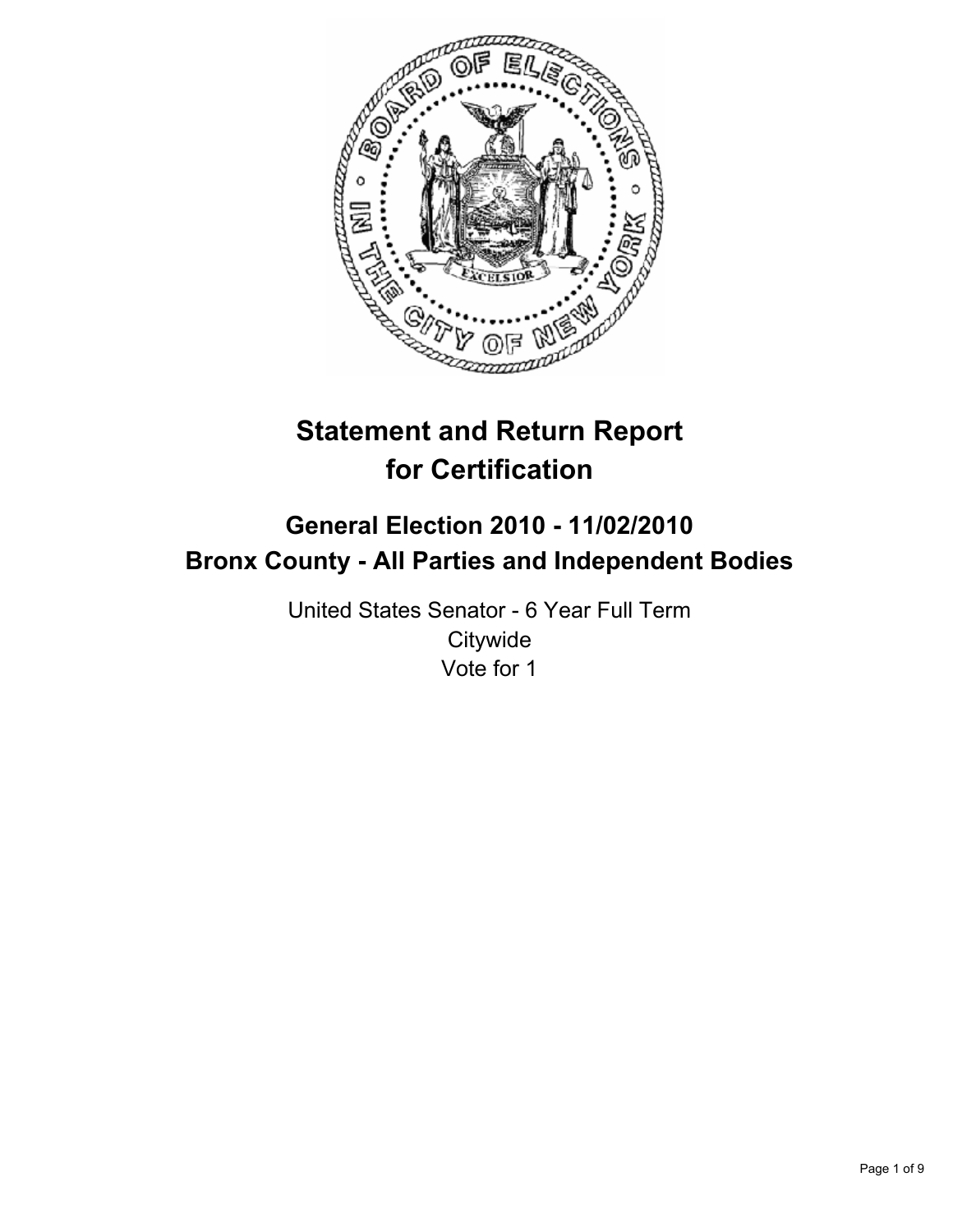

| PUBLIC COUNTER                                 | 16,392 |
|------------------------------------------------|--------|
| <b>EMERGENCY</b>                               | 0      |
| ABSENTEE/MILITARY                              | 183    |
| <b>FFDFRAL</b>                                 | 27     |
| <b>AFFIDAVIT</b>                               | 437    |
| <b>Total Ballots</b>                           | 17,039 |
| CHARLES E SCHUMER (DEMOCRATIC)                 | 14,200 |
| JAY TOWNSEND (REPUBLICAN)                      | 804    |
| CHARLES E SCHUMER (INDEPENDENCE)               | 253    |
| JAY TOWNSEND (CONSERVATIVE)                    | 134    |
| CHARLES E SCHUMER (WORKING FAMILIES)           | 595    |
| <b>COLIA CLARK (GREEN)</b>                     | 97     |
| RANDY A CREDICO (LIBERTARIAN/ANTI-PROHIBITION) | 47     |
| CHARLES BARRON (WRITE-IN)                      | 1      |
| <b>JOSE SERRANO (WRITE-IN)</b>                 | 1      |
| NADIA VASQUEZ (WRITE-IN)                       | 1      |
| NO NAME (WRITE-IN)                             | 3      |
| <b>Total Votes</b>                             | 16,136 |
| Unrecorded                                     | 903    |

| <b>PUBLIC COUNTER</b>                          | 13,474 |
|------------------------------------------------|--------|
| <b>EMERGENCY</b>                               | 0      |
| ABSENTEE/MILITARY                              | 201    |
| <b>FEDERAL</b>                                 | 33     |
| <b>AFFIDAVIT</b>                               | 395    |
| <b>Total Ballots</b>                           | 14,103 |
| CHARLES E SCHUMER (DEMOCRATIC)                 | 12,241 |
| JAY TOWNSEND (REPUBLICAN)                      | 319    |
| CHARLES E SCHUMER (INDEPENDENCE)               | 115    |
| JAY TOWNSEND (CONSERVATIVE)                    | 63     |
| CHARLES E SCHUMER (WORKING FAMILIES)           | 457    |
| <b>COLIA CLARK (GREEN)</b>                     | 56     |
| RANDY A CREDICO (LIBERTARIAN/ANTI-PROHIBITION) | 24     |
| A (WRITE-IN)                                   | 1      |
| ETERNAL FATHER & LORD (WRITE-IN)               | 1      |
| ME (WRITE-IN)                                  | 1      |
| NO NAME (WRITE-IN)                             | 3      |
| <b>Total Votes</b>                             | 13,281 |
| Unrecorded                                     | 822    |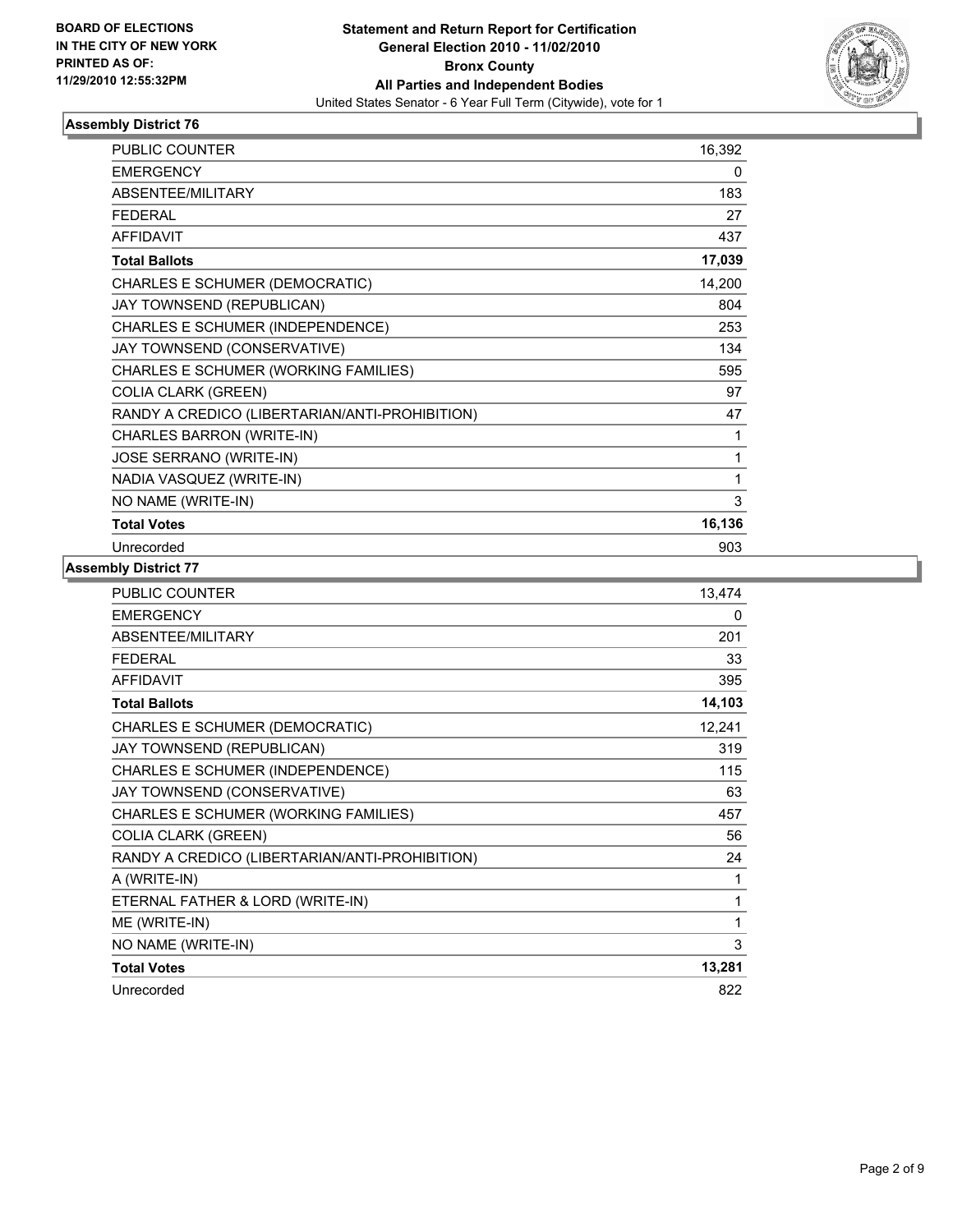

| <b>PUBLIC COUNTER</b>                          | 10,828 |
|------------------------------------------------|--------|
| <b>EMERGENCY</b>                               | 0      |
| ABSENTEE/MILITARY                              | 197    |
| <b>FEDERAL</b>                                 | 54     |
| <b>AFFIDAVIT</b>                               | 311    |
| <b>Total Ballots</b>                           | 11,390 |
| CHARLES E SCHUMER (DEMOCRATIC)                 | 9,103  |
| JAY TOWNSEND (REPUBLICAN)                      | 622    |
| <b>CHARLES E SCHUMER (INDEPENDENCE)</b>        | 162    |
| JAY TOWNSEND (CONSERVATIVE)                    | 131    |
| CHARLES E SCHUMER (WORKING FAMILIES)           | 547    |
| <b>COLIA CLARK (GREEN)</b>                     | 72     |
| RANDY A CREDICO (LIBERTARIAN/ANTI-PROHIBITION) | 34     |
| <b>JOSEPH MORTHORE (WRITE-IN)</b>              | 1      |
| NO NAME (WRITE-IN)                             | 3      |
| <b>Total Votes</b>                             | 10,675 |
| Unrecorded                                     | 715    |

| <b>PUBLIC COUNTER</b>                          | 15,596 |
|------------------------------------------------|--------|
| <b>EMERGENCY</b>                               | 0      |
| <b>ABSENTEE/MILITARY</b>                       | 216    |
| <b>FEDERAL</b>                                 | 21     |
| <b>AFFIDAVIT</b>                               | 378    |
| <b>Total Ballots</b>                           | 16,211 |
| CHARLES E SCHUMER (DEMOCRATIC)                 | 13,915 |
| JAY TOWNSEND (REPUBLICAN)                      | 359    |
| CHARLES E SCHUMER (INDEPENDENCE)               | 156    |
| JAY TOWNSEND (CONSERVATIVE)                    | 74     |
| CHARLES E SCHUMER (WORKING FAMILIES)           | 521    |
| <b>COLIA CLARK (GREEN)</b>                     | 55     |
| RANDY A CREDICO (LIBERTARIAN/ANTI-PROHIBITION) | 17     |
| NO NAME (WRITE-IN)                             | 3      |
| OMOWALE ADEWALE (WRITE-IN)                     | 1      |
| <b>Total Votes</b>                             | 15,101 |
| Unrecorded                                     | 1,110  |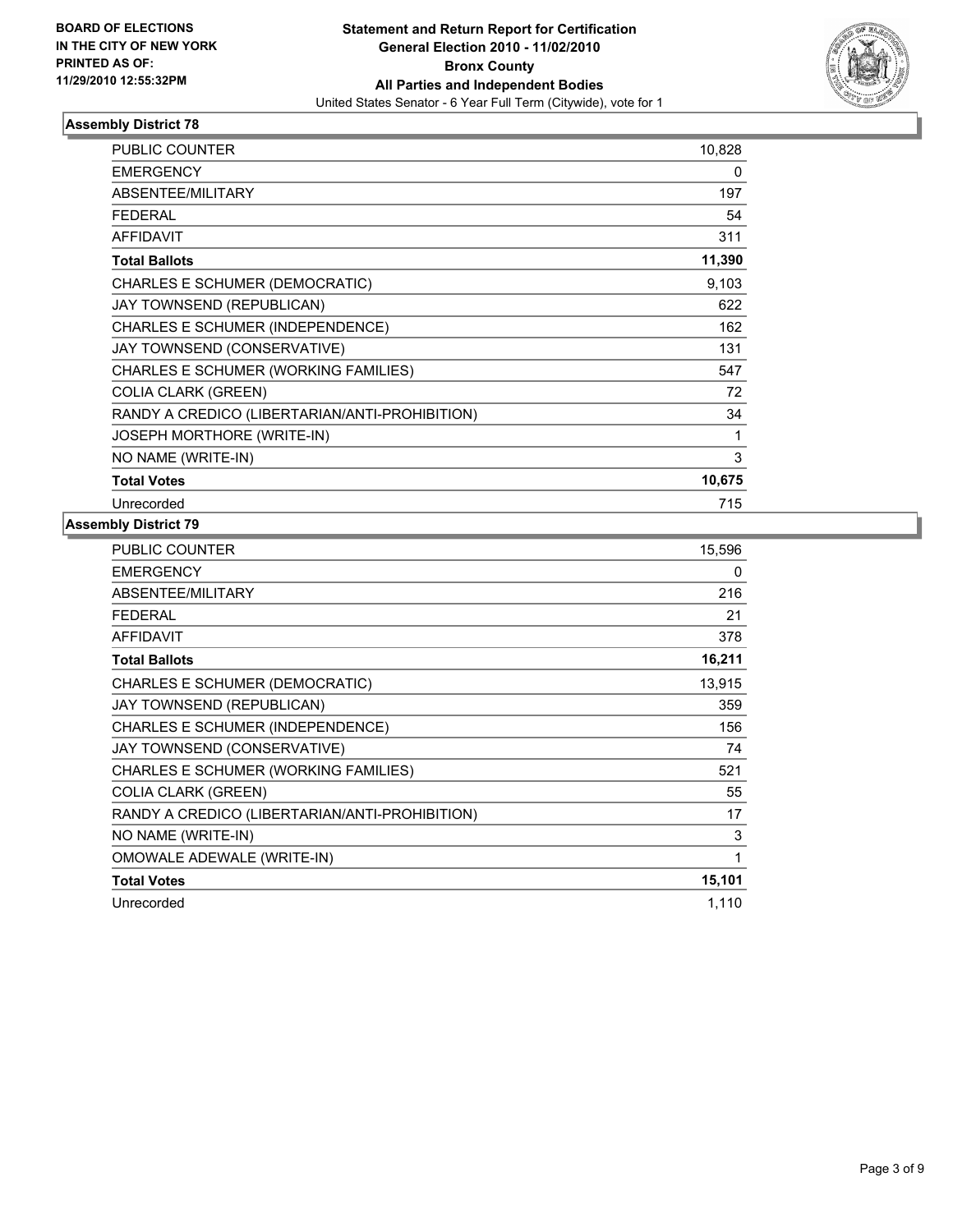

| PUBLIC COUNTER                                 | 16,176 |
|------------------------------------------------|--------|
| <b>EMERGENCY</b>                               | 0      |
| ABSENTEE/MILITARY                              | 423    |
| <b>FEDERAL</b>                                 | 77     |
| <b>AFFIDAVIT</b>                               | 361    |
| <b>Total Ballots</b>                           | 17,037 |
| CHARLES E SCHUMER (DEMOCRATIC)                 | 12,042 |
| JAY TOWNSEND (REPUBLICAN)                      | 2,375  |
| CHARLES E SCHUMER (INDEPENDENCE)               | 401    |
| JAY TOWNSEND (CONSERVATIVE)                    | 416    |
| CHARLES E SCHUMER (WORKING FAMILIES)           | 774    |
| <b>COLIA CLARK (GREEN)</b>                     | 149    |
| RANDY A CREDICO (LIBERTARIAN/ANTI-PROHIBITION) | 53     |
| A (WRITE-IN)                                   | 1      |
| CHARLES E. SCHUMER (WRITE-IN)                  | 1      |
| JOSEPH DIAFERIA (WRITE-IN)                     | 1      |
| <b>NEAL NANATO (WRITE-IN)</b>                  | 1      |
| PHIL DONAHUE (WRITE-IN)                        | 1      |
| ROBERT DELGROSSO (WRITE-IN)                    | 1      |
| STEPHEN A VALENTIN (WRITE-IN)                  | 1      |
| <b>Total Votes</b>                             | 16,217 |
| Unrecorded                                     | 820    |

| <b>PUBLIC COUNTER</b>                          | 21,958 |
|------------------------------------------------|--------|
| <b>EMERGENCY</b>                               | 0      |
| ABSENTEE/MILITARY                              | 744    |
| <b>FEDERAL</b>                                 | 197    |
| <b>AFFIDAVIT</b>                               | 410    |
| <b>Total Ballots</b>                           | 23,309 |
| CHARLES E SCHUMER (DEMOCRATIC)                 | 16,298 |
| JAY TOWNSEND (REPUBLICAN)                      | 3,325  |
| CHARLES E SCHUMER (INDEPENDENCE)               | 546    |
| JAY TOWNSEND (CONSERVATIVE)                    | 573    |
| CHARLES E SCHUMER (WORKING FAMILIES)           | 1,304  |
| <b>COLIA CLARK (GREEN)</b>                     | 200    |
| RANDY A CREDICO (LIBERTARIAN/ANTI-PROHIBITION) | 96     |
| CIATTA ZINNA BAIPAL (WRITE-IN)                 | 1      |
| NO NAME (WRITE-IN)                             | 3      |
| RACHEL MADDOW OF MSNBC (WRITE-IN)              | 1      |
| RONDA HAUBEN (WRITE-IN)                        | 1      |
| <b>Total Votes</b>                             | 22,348 |
| Unrecorded                                     | 961    |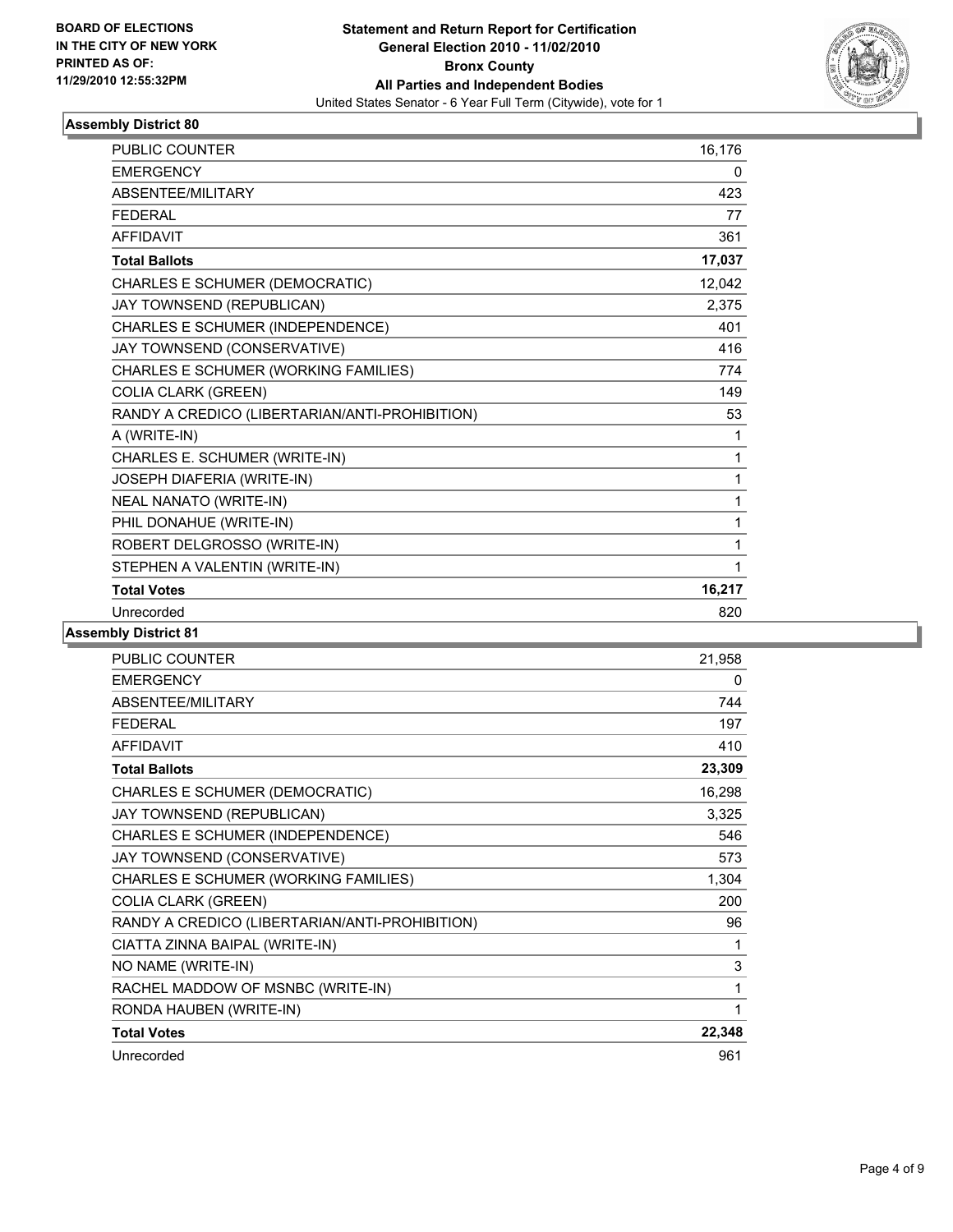

| <b>PUBLIC COUNTER</b>                          | 24,399 |
|------------------------------------------------|--------|
| <b>EMERGENCY</b>                               | 0      |
| <b>ABSENTEE/MILITARY</b>                       | 559    |
| <b>FEDERAL</b>                                 | 71     |
| <b>AFFIDAVIT</b>                               | 360    |
| <b>Total Ballots</b>                           | 25,389 |
| CHARLES E SCHUMER (DEMOCRATIC)                 | 17,531 |
| JAY TOWNSEND (REPUBLICAN)                      | 3,702  |
| CHARLES E SCHUMER (INDEPENDENCE)               | 635    |
| JAY TOWNSEND (CONSERVATIVE)                    | 815    |
| CHARLES E SCHUMER (WORKING FAMILIES)           | 1,335  |
| <b>COLIA CLARK (GREEN)</b>                     | 141    |
| RANDY A CREDICO (LIBERTARIAN/ANTI-PROHIBITION) | 96     |
| A (WRITE-IN)                                   | 1      |
| <b>GAY MARRIAGE (WRITE-IN)</b>                 | 1      |
| ISH PEE PEE (WRITE-IN)                         | 1      |
| JAMES VACAA (WRITE-IN)                         | 1      |
| JAMES VACCA (WRITE-IN)                         | 1      |
| NEITHER (WRITE-IN)                             | 1      |
| <b>Total Votes</b>                             | 24,261 |
| Unrecorded                                     | 1,128  |

| <b>PUBLIC COUNTER</b>                          | 18,367 |
|------------------------------------------------|--------|
| <b>EMERGENCY</b>                               | 0      |
| ABSENTEE/MILITARY                              | 333    |
| <b>FEDERAL</b>                                 | 39     |
| <b>AFFIDAVIT</b>                               | 428    |
| <b>Total Ballots</b>                           | 19,167 |
| CHARLES E SCHUMER (DEMOCRATIC)                 | 16,895 |
| JAY TOWNSEND (REPUBLICAN)                      | 430    |
| CHARLES E SCHUMER (INDEPENDENCE)               | 212    |
| JAY TOWNSEND (CONSERVATIVE)                    | 102    |
| CHARLES E SCHUMER (WORKING FAMILIES)           | 760    |
| <b>COLIA CLARK (GREEN)</b>                     | 54     |
| RANDY A CREDICO (LIBERTARIAN/ANTI-PROHIBITION) | 16     |
| <b>GARY BERNSTEN (WRITE-IN)</b>                | 1      |
| JIMMY MCMILLAN (WRITE-IN)                      | 1      |
| NO NAME (WRITE-IN)                             | 2      |
| <b>Total Votes</b>                             | 18,473 |
| Unrecorded                                     | 694    |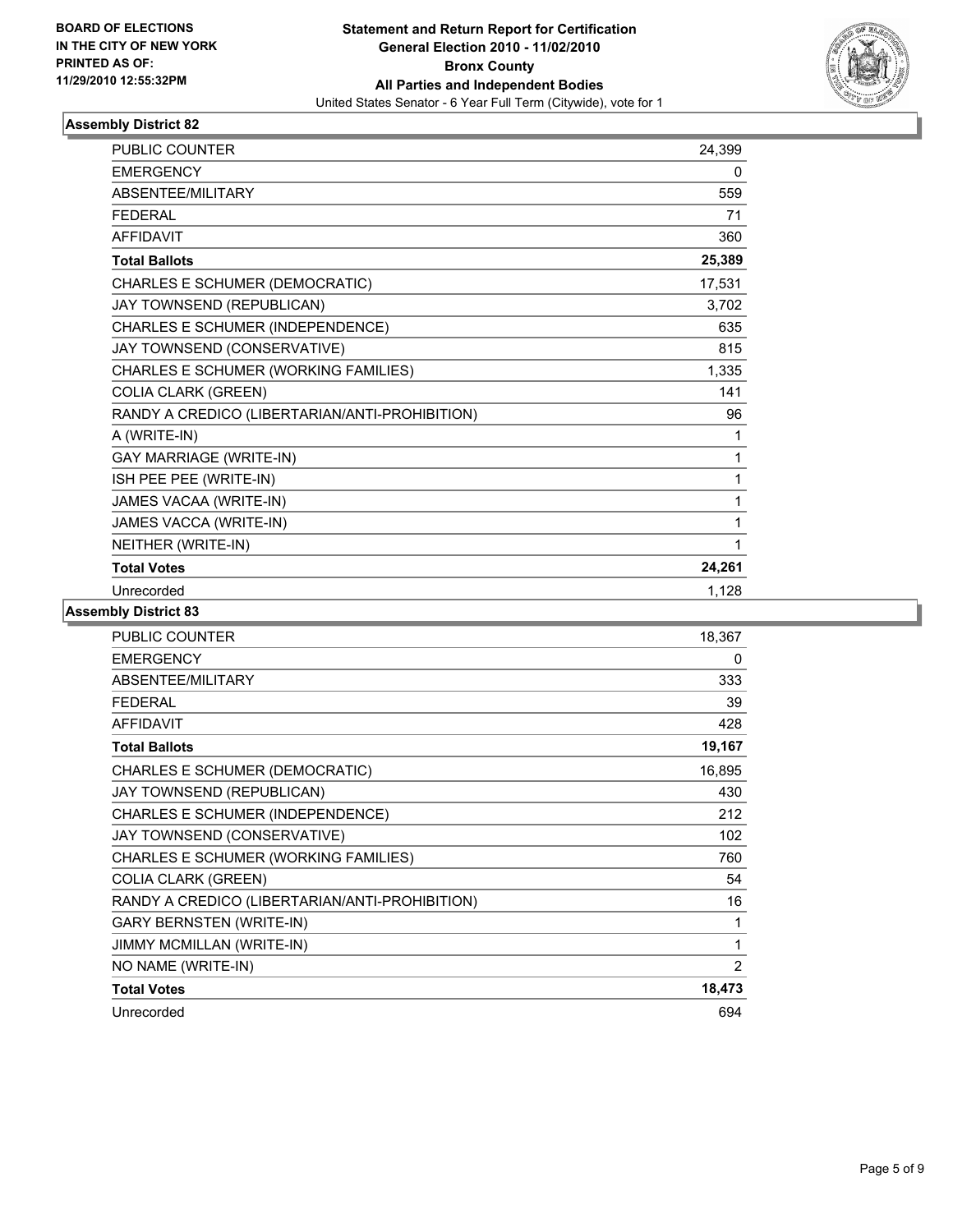

| <b>PUBLIC COUNTER</b>                          | 13,390 |
|------------------------------------------------|--------|
| <b>EMERGENCY</b>                               | 0      |
| <b>ABSENTEE/MILITARY</b>                       | 105    |
| <b>FEDERAL</b>                                 | 26     |
| <b>AFFIDAVIT</b>                               | 297    |
| <b>Total Ballots</b>                           | 13,818 |
| CHARLES E SCHUMER (DEMOCRATIC)                 | 11,637 |
| JAY TOWNSEND (REPUBLICAN)                      | 391    |
| CHARLES E SCHUMER (INDEPENDENCE)               | 134    |
| JAY TOWNSEND (CONSERVATIVE)                    | 79     |
| CHARLES E SCHUMER (WORKING FAMILIES)           | 358    |
| <b>COLIA CLARK (GREEN)</b>                     | 58     |
| RANDY A CREDICO (LIBERTARIAN/ANTI-PROHIBITION) | 28     |
| ANGEL VEGA (WRITE-IN)                          | 1      |
| JOHN L SAMPSON (WRITE-IN)                      | 1      |
| NO NAME (WRITE-IN)                             | 4      |
| <b>Total Votes</b>                             | 12,691 |
| Unrecorded                                     | 1,127  |

| <b>PUBLIC COUNTER</b>                          | 13,355         |
|------------------------------------------------|----------------|
| <b>EMERGENCY</b>                               | 0              |
| <b>ABSENTEE/MILITARY</b>                       | 137            |
| <b>FEDERAL</b>                                 | 20             |
| <b>AFFIDAVIT</b>                               | 308            |
| <b>Total Ballots</b>                           | 13,820         |
| CHARLES E SCHUMER (DEMOCRATIC)                 | 11,761         |
| JAY TOWNSEND (REPUBLICAN)                      | 395            |
| CHARLES E SCHUMER (INDEPENDENCE)               | 161            |
| JAY TOWNSEND (CONSERVATIVE)                    | 71             |
| CHARLES E SCHUMER (WORKING FAMILIES)           | 433            |
| <b>COLIA CLARK (GREEN)</b>                     | 54             |
| RANDY A CREDICO (LIBERTARIAN/ANTI-PROHIBITION) | 35             |
| <b>GARY BERNSTEN (WRITE-IN)</b>                | 1              |
| SARAH RUTH ROBINETT (WRITE-IN)                 | 1              |
| SIRAH RUTH ROBINETT (WRITE-IN)                 | $\overline{2}$ |
| <b>Total Votes</b>                             | 12,914         |
| Unrecorded                                     | 906            |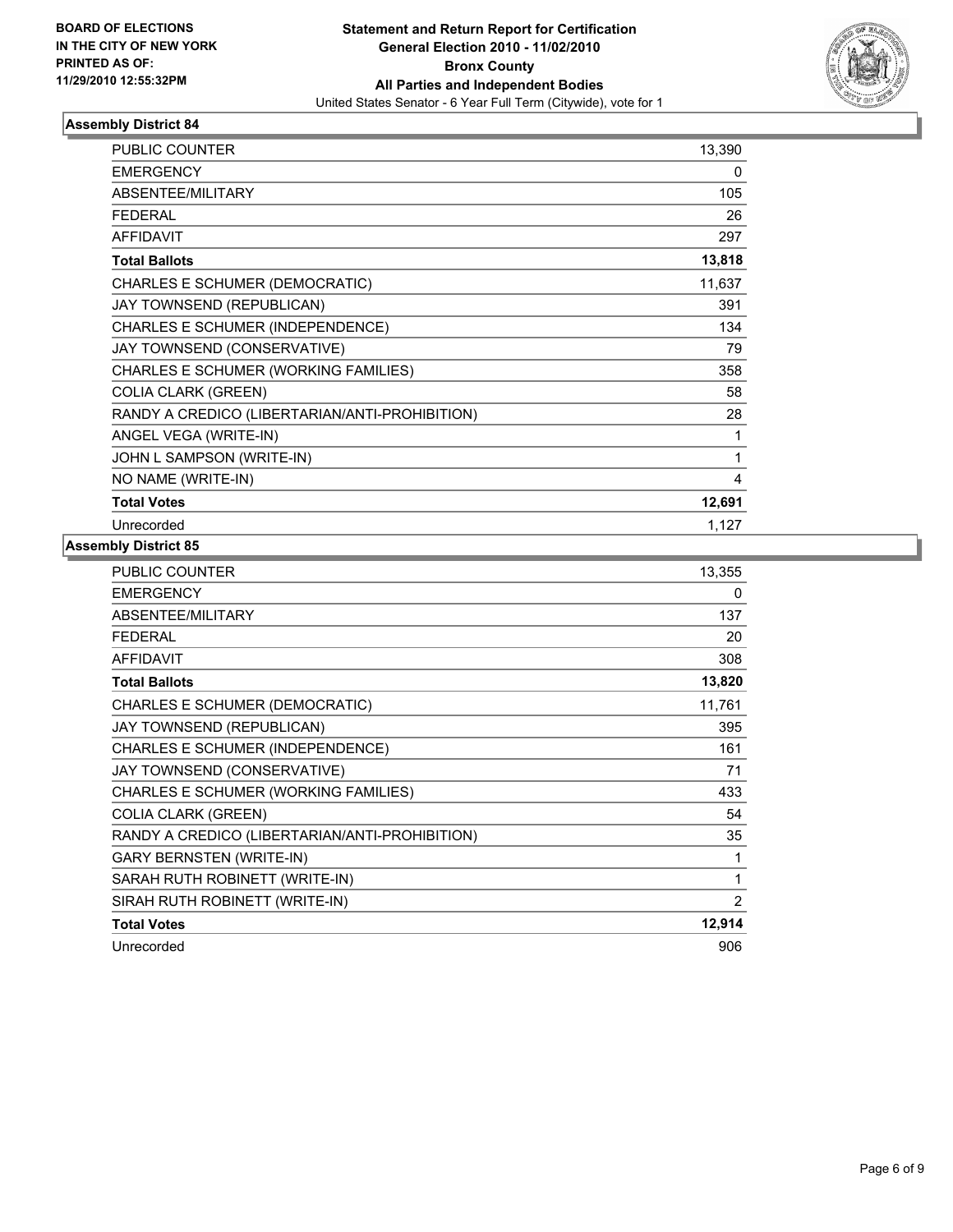

| <b>PUBLIC COUNTER</b>                          | 10,519 |
|------------------------------------------------|--------|
| <b>EMERGENCY</b>                               | 0      |
| ABSENTEE/MILITARY                              | 106    |
| FEDERAL                                        | 28     |
| <b>AFFIDAVIT</b>                               | 420    |
| <b>Total Ballots</b>                           | 11,073 |
| CHARLES E SCHUMER (DEMOCRATIC)                 | 8,590  |
| JAY TOWNSEND (REPUBLICAN)                      | 299    |
| CHARLES E SCHUMER (INDEPENDENCE)               | 117    |
| JAY TOWNSEND (CONSERVATIVE)                    | 74     |
| CHARLES E SCHUMER (WORKING FAMILIES)           | 1,103  |
| <b>COLIA CLARK (GREEN)</b>                     | 42     |
| RANDY A CREDICO (LIBERTARIAN/ANTI-PROHIBITION) | 35     |
| NO NAME (WRITE-IN)                             | 1      |
| <b>Total Votes</b>                             | 10,261 |
| Unrecorded                                     | 812    |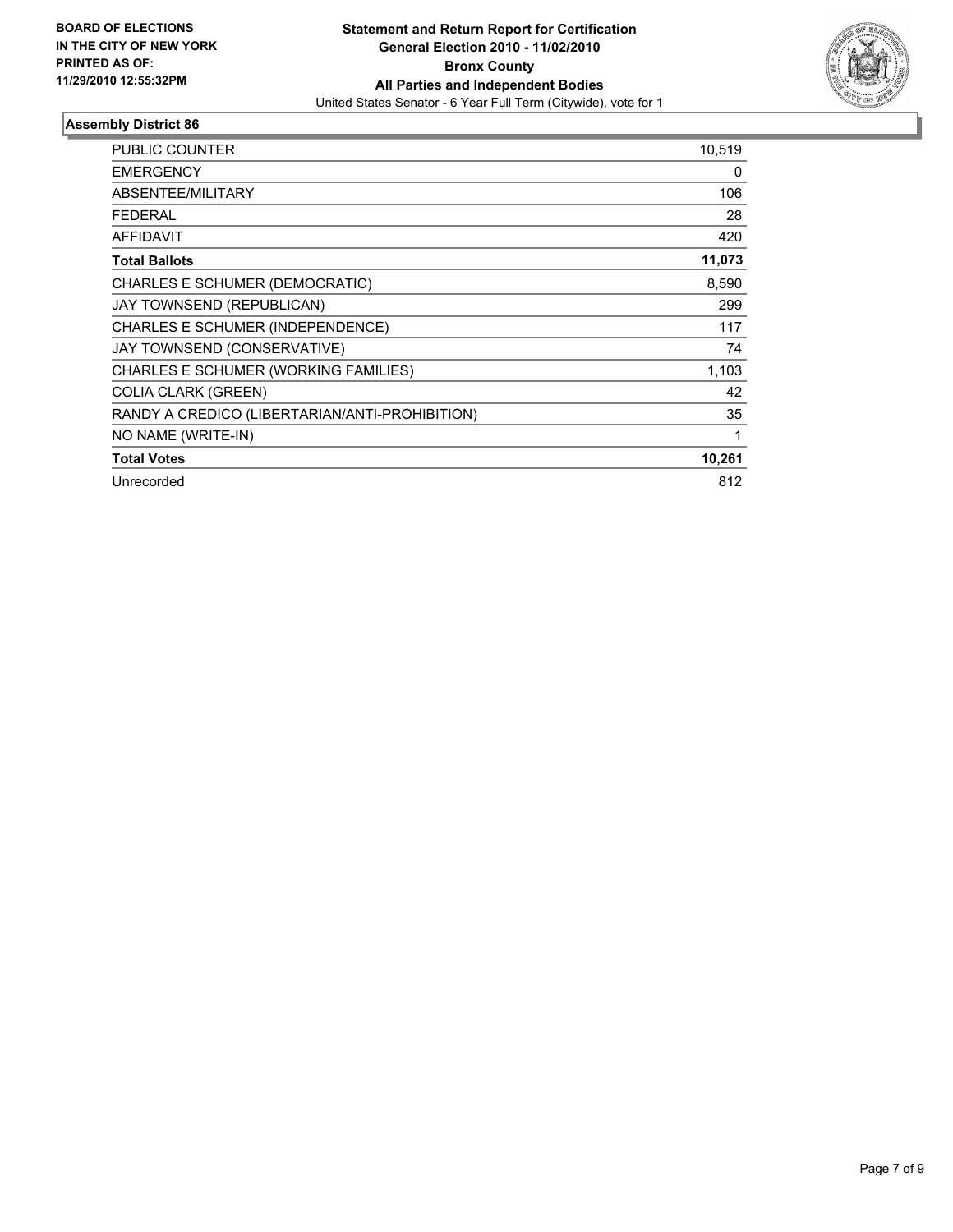

#### **Total for United States Senator - 6 Year Full Term (Citywide) - Bronx County**

| <b>PUBLIC COUNTER</b>                          | 174,454 |
|------------------------------------------------|---------|
| <b>EMERGENCY</b>                               | 0       |
| ABSENTEE/MILITARY                              | 3,204   |
| <b>FEDERAL</b>                                 | 593     |
| <b>AFFIDAVIT</b>                               | 4,105   |
| <b>Total Ballots</b>                           | 182,356 |
| CHARLES E SCHUMER (DEMOCRATIC)                 | 144,213 |
| JAY TOWNSEND (REPUBLICAN)                      | 13,021  |
| CHARLES E SCHUMER (INDEPENDENCE)               | 2,892   |
| JAY TOWNSEND (CONSERVATIVE)                    | 2,532   |
| CHARLES E SCHUMER (WORKING FAMILIES)           | 8,187   |
| <b>COLIA CLARK (GREEN)</b>                     | 978     |
| RANDY A CREDICO (LIBERTARIAN/ANTI-PROHIBITION) | 481     |
| A (WRITE-IN)                                   | 3       |
| ANGEL VEGA (WRITE-IN)                          | 1       |
| CHARLES BARRON (WRITE-IN)                      | 1       |
| CHARLES E. SCHUMER (WRITE-IN)                  | 1       |
| CIATTA ZINNA BAIPAL (WRITE-IN)                 | 1       |
| ETERNAL FATHER & LORD (WRITE-IN)               | 1       |
| <b>GARY BERNSTEN (WRITE-IN)</b>                | 2       |
| GAY MARRIAGE (WRITE-IN)                        | 1       |
| ISH PEE PEE (WRITE-IN)                         | 1       |
| JAMES VACAA (WRITE-IN)                         | 1       |
| JAMES VACCA (WRITE-IN)                         | 1       |
| JIMMY MCMILLAN (WRITE-IN)                      | 1       |
| JOHN L SAMPSON (WRITE-IN)                      | 1       |
| JOSE SERRANO (WRITE-IN)                        | 1       |
| JOSEPH DIAFERIA (WRITE-IN)                     | 1       |
| JOSEPH MORTHORE (WRITE-IN)                     | 1       |
| ME (WRITE-IN)                                  | 1       |
| NADIA VASQUEZ (WRITE-IN)                       | 1       |
| <b>NEAL NANATO (WRITE-IN)</b>                  | 1       |
| NEITHER (WRITE-IN)                             | 1       |
| NO NAME (WRITE-IN)                             | 22      |
| OMOWALE ADEWALE (WRITE-IN)                     | 1       |
| PHIL DONAHUE (WRITE-IN)                        | 1       |
| RACHEL MADDOW OF MSNBC (WRITE-IN)              | 1       |
| ROBERT DELGROSSO (WRITE-IN)                    | 1       |
| RONDA HAUBEN (WRITE-IN)                        | 1       |
| SARAH RUTH ROBINETT (WRITE-IN)                 | 1       |
| SIRAH RUTH ROBINETT (WRITE-IN)                 | 2       |
| STEPHEN A VALENTIN (WRITE-IN)                  | 1       |
| <b>Total Votes</b>                             | 172,358 |
| Unrecorded                                     | 9,998   |